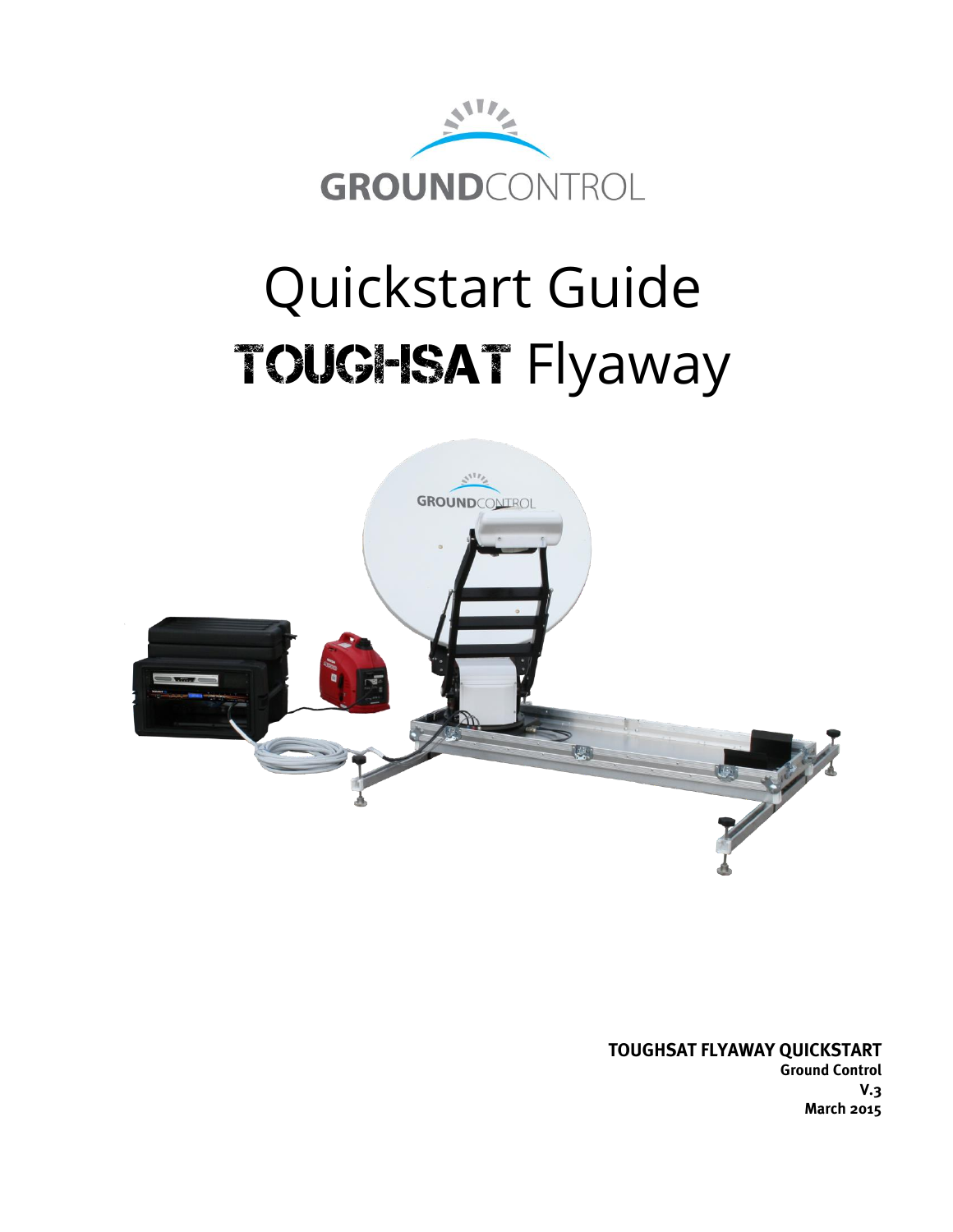## To Deploy The Toughsat Flyaway:

- 1. Remove the top on the large black case.
- 2. Remove the covers on the rack mount case containing the modem and dish controller.
- 3. Locate the white cable harness in the rack mount case and connect the coaxial and control cables to the base of the Toughsat MSS. Be sure to match colors on the coaxial connectors. Also be sure to hand tighten the control cable connection at the base of the Toughsat.

WARNING – Plug in the control cable ONLY WHEN CONTROLLER IS POWERED OFF. Plugging in the cable during power on will damage the Toughsat Electronics.

- 4. Locate the power cable for the rack mount power strip inside the case, and connect to power.
- 5. If the controller and iDirect modem don't power up, make sure the power switches on the back of the rack mount units are turned on. Also make sure the power strip is turned on (if applicable).
- 6. The controller will need about a minute or two to acquire the GPS signal. You can use this time to unpack the reflector from the round canvas bag.
- 7. Press the "Find Satellite" button on the front of the controller. The dish support arms should start to rise within 5 seconds. If it does not, the dish doesn't have the GPS signal try again in another minute. Remove the large orange foam package from inside the mount, and set aside.
- 8. Once the mounting arms for the reflector are perpendicular to the ground, it will stop moving automatically. Install the dish or "reflector" to the support arms by aligning the Quick Release studs on the back of the reflector with the keyhole slots on the mount's support arms
- 9. Press the "Find Satellite" button again to let the dish resume deploying and acquiring the satellite. It should acquire within a couple minutes, if you have a clear view of the southern sky (if in the Northern Hemisphere).

## Using System:

Your Toughsat unit was tested and configured at our manufacturing facility. The default SSID for the wireless access point is "Toughsat followed by the serial number. You can also connect an Ethernet cable to the network using one of the four LAN ports on the back of the controller. The default configuration uses DHCP to manage the IP addresses, so be sure your computer is set for DHCP.

Below the controller is the iDirect Satellite Modem. There are 5 green LEDs on the front of the unit. When all of these lights are solid green, you should be able to access the Internet. If the power light is solid green and the Tx light is blinking green, the system is still acquiring the satellite. When deploying and online, make sure there is a 10 foot zone around the dish secured with cones or some type of barricade to prevent people from getting close to the dish when it is operating. If a person is too close to the dish while transmitting, serious injury may occur from the radio transmissions.

You can reconfigure the wireless settings, add encryption or security, or even disable the wireless completely from the router interface at http://192.168.1.1 Leave the username blank and the password is "admin". Do not change the static IP settings inside the router unless instructed by Ground Control.